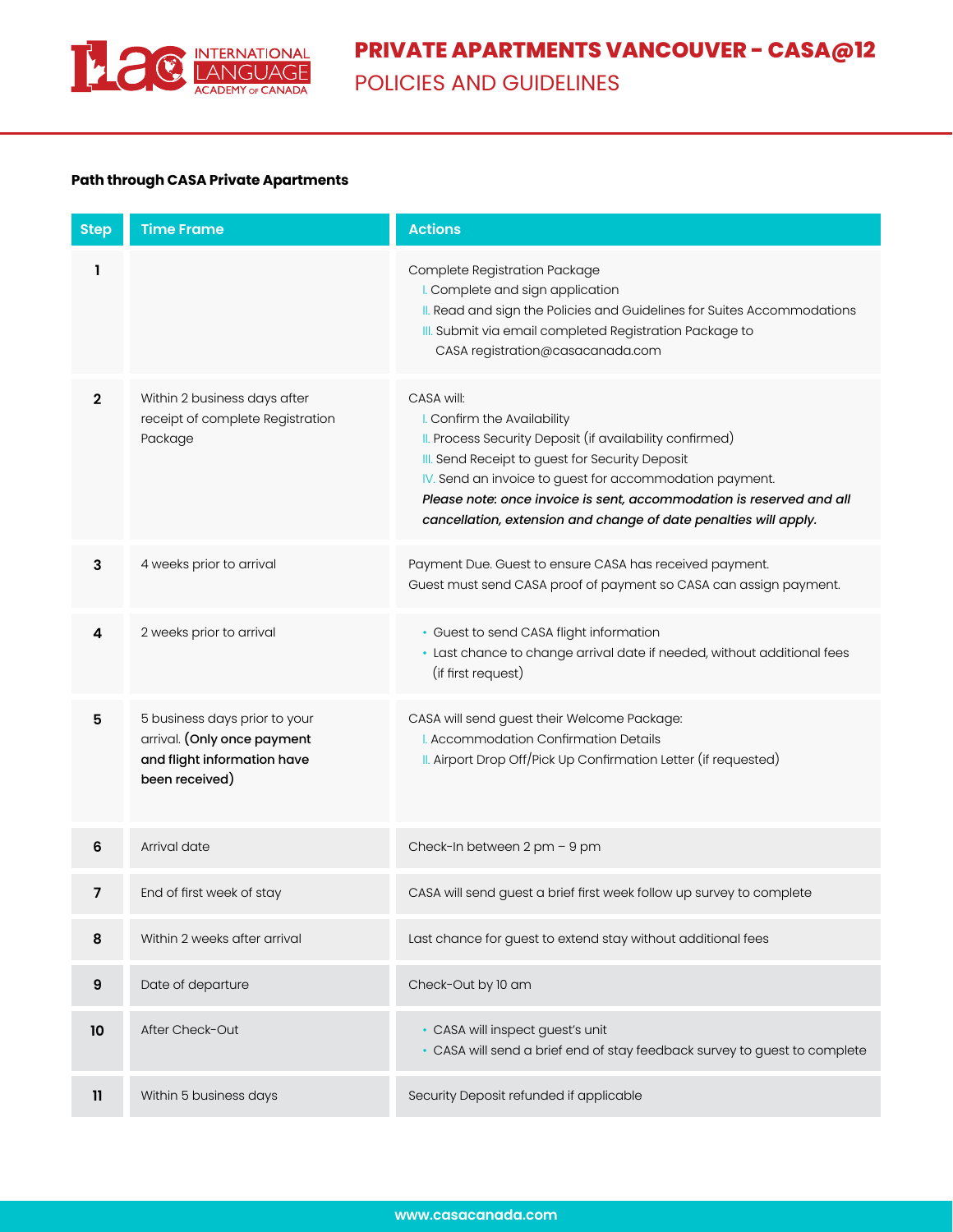

## **Contacting CASA**

| <b>Department</b>   | <b>Contact</b>                                       |  |  |
|---------------------|------------------------------------------------------|--|--|
| <b>Registration</b> | registration@casacanada.com                          |  |  |
| <b>Finance</b>      | info@casacanada.com                                  |  |  |
| <b>Head Office</b>  | +1 (416) 546-1556 Monday to Friday 9:30-5:00 EDT/EST |  |  |

# **CASA Contacting Guest**

CASA will communicate with guest using the email address and mobile phone number on file. Please provide CASA current correct email and phone number. If contact information is updated, guest to advise CASA.

# **Application of Rates**

- Suites rates are per apartment, not per guest. For additional guests (beyond stated number of guests for the apartment type), however, CASA charges an additional fee per guest.
- Weekly prices are charged Saturday-to-Saturday or Sunday-to-Sunday.
- Extra night prices will be applied for any arrival/departure day other than Saturday.
- For weekly rates the minimum stay is 4 weeks.
- For periods shorter than 4 weeks, extra night fees are applied.
- If the number of extra nights is higher than 3, then the entire week will be charged but the booking will be done just with the requested dates.

## **Payments**

- Once invoice is sent, accommodation is reserved and all cancellation, extension and change of date penalties will apply.
- All invoices must be paid in full and 4 weeks prior to check-in date.
- For guests staying longer than 8 weeks, minimum payment of 8 weeks is required.
- If the stay is longer than 8 weeks and guest wants to split invoices into 8-week intervals, they must contact CASA Finance to make the request. If guest decides to split payment they must provide either post-dated cheques or credit card authorization correspondent to each payment for the entire duration of stay. Guest will have the option of paying in cash or debit as long as they contact CASA and pay before the invoice's due date.
- All payments are due 4 weeks in advance, otherwise a 1%' per day late payment fee will apply.
- Payments may be made through credit card or wire transfer. Please add 4%' for payments with credit card and \$25.00' for wire transfers. If in Canada, guest will be able to direct deposit into CASA account or utilize e-transfers.
- It is the guest's responsibility to ensure the payment is received on time. CASA is not responsible for credit cards or wire transfers processing delays. If payment not **received** by CASA by due date, expect delays in processing, and accommodation cannot be guaranteed.
- If guest has split payments, payment is due 4 weeks before end of subsequent period.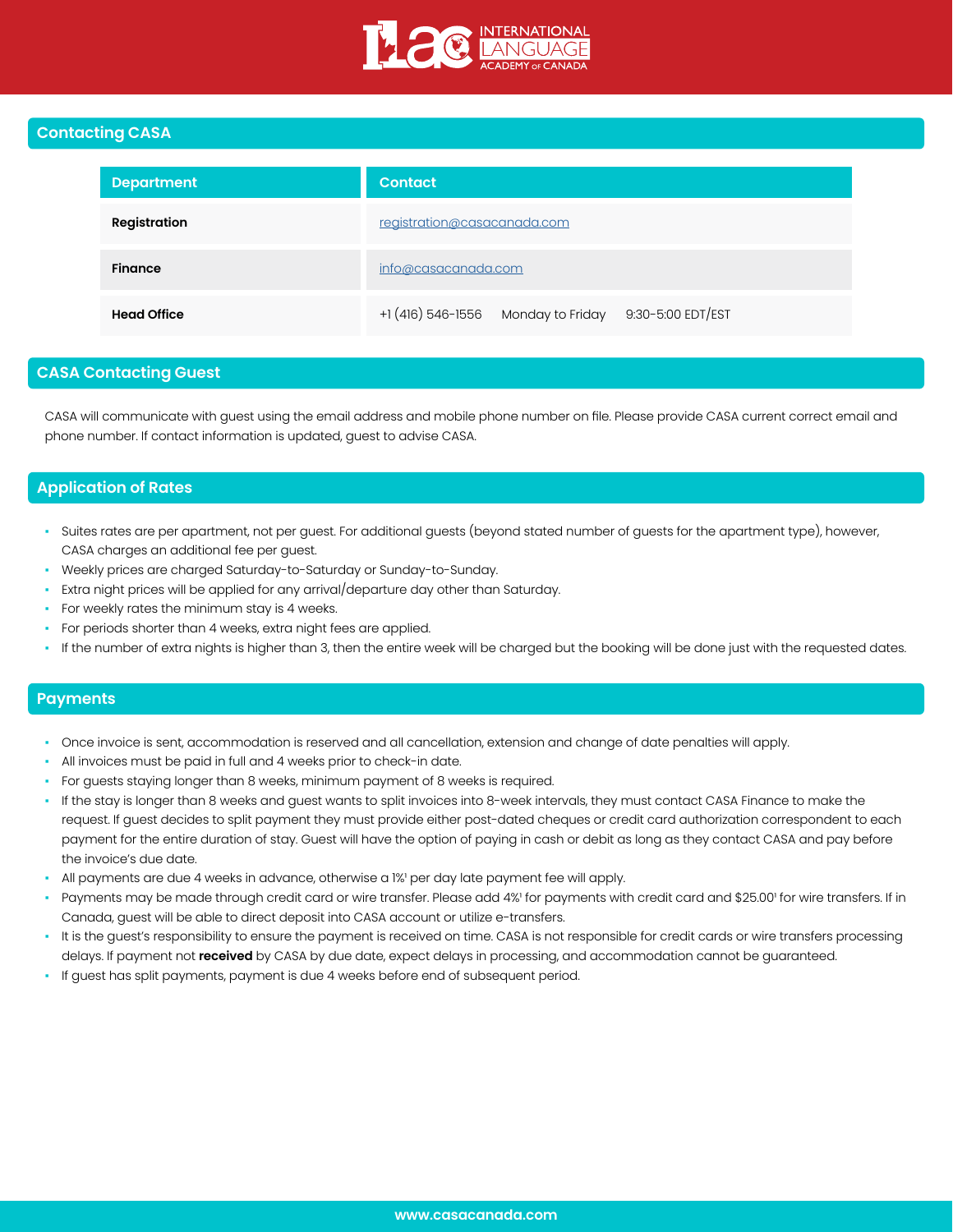

## **Security Deposit**

A Security Deposit of \$500' is required by credit card at registration. Security Deposit will be credited back upon satisfactory inspection within 5 business days following check-out. The refund can only be returned to the same credit card number originally used. The security deposit will be used against costs associated with cleaning, damage to the premises, appliances and furniture. The security deposit shall also be used against unpaid nights and/or cancellations, and any unpaid penalty fines if applicable.

## **Airport Pick-up/Drop-off**

Airport pick-up and drop-off is available for extra cost. If pick-up and drop-off is purchased together it is offered at a combined reduced price. If purchased separately, the discount does not apply. If two or more guests are travelling together, individual rates still apply.

### **Change of Date**

If the guest requires a change of date **prior to arrival**, the guest needs to advise CASA in writing as soon as possible. The timing of when CASA receives the written notice determines if/what penalties occur.

| <b>Formal Written Request Received</b>                                  | <b>Penalty Charge</b>                                                     |  |
|-------------------------------------------------------------------------|---------------------------------------------------------------------------|--|
| More than 2 weeks in advance of check-in<br>date and first request*/**  | No charge                                                                 |  |
| More than 2 weeks in advance of check-in<br>date and not first request* | \$80' administration fee/change                                           |  |
| Less than 2 weeks in advance of check-in date*                          | Charged for stay from original expected date of<br>arrival, up to 4 weeks |  |

*\* If new date is longer than 6 months apart from your existing date, it will be considered a cancellation, not a change of arrival date, and any rate increases would apply.*

*\*\* If formal written request is received 4 weeks or more in advance, the new date can be up to one year apart from your existing date. Any rate increases will apply. Anything longer than a year, will be considered a cancellation, not a change of arrival date.*

# **Cancellation**

If guest needs to cancel stay **BEFORE check-in date,** the guest needs to advise CASA in writing as soon as possible. The timing of when CASA receives the written notice determines if/what penalties occur.

| <b>Formal Written Request Received</b>                     | <b>Penalty Charge</b>                      |  |
|------------------------------------------------------------|--------------------------------------------|--|
| 4 weeks or more in advance of check-in date                | <b>Registration Fee</b>                    |  |
| Less than 4 weeks - 2 weeks in advance<br>of check-in date | 2 weeks accommodation and registration fee |  |
| Less than 2 weeks in advance of check-in date              | 4 weeks accommodation and registration fee |  |
| Visa denied                                                | Registration Fee                           |  |

*For all cancellations prior to arrival, there is a full refund of Security Deposit.*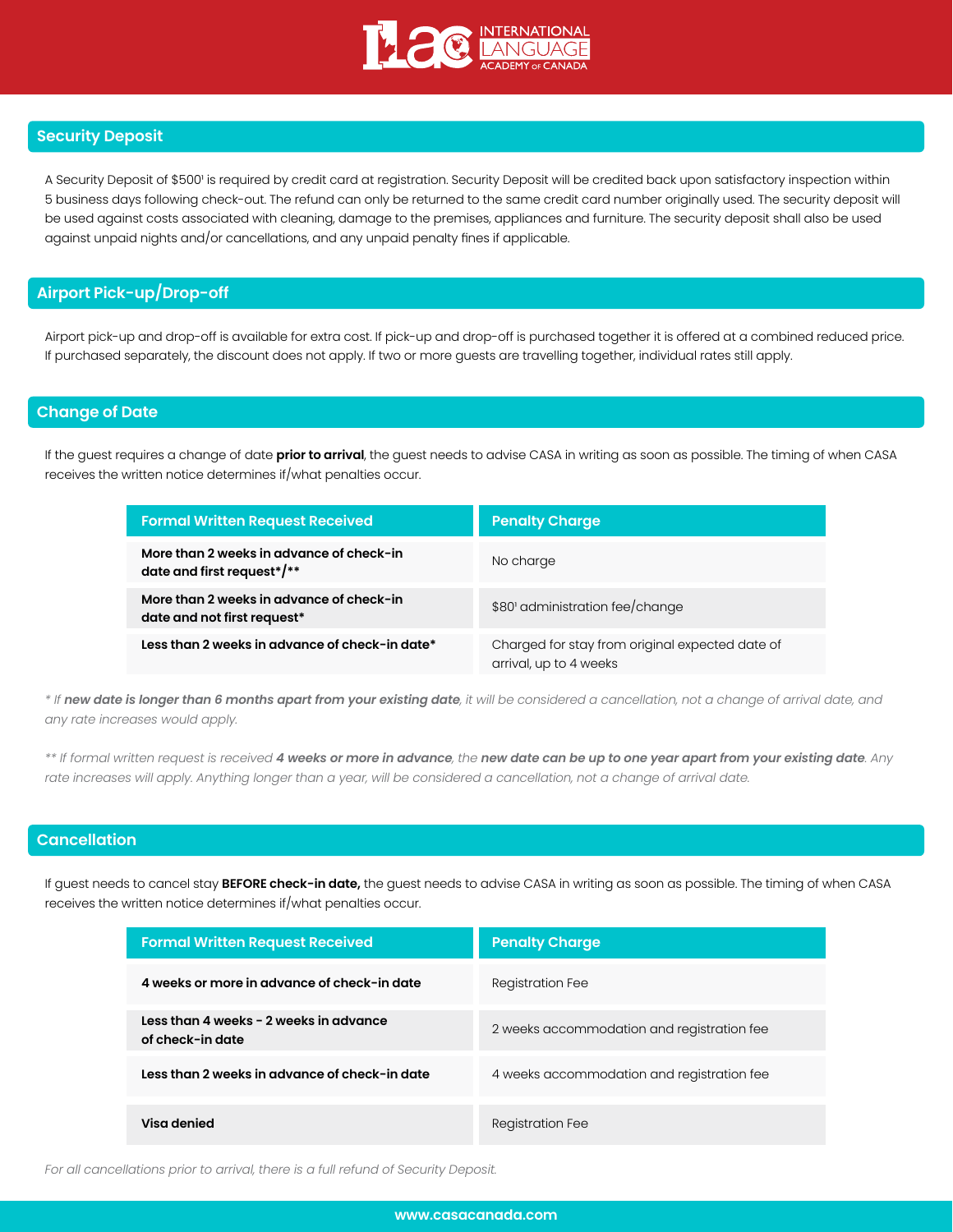

### **Welcome Package**

CASA will send guest their Welcome Package 3-5 business days prior to check-in date, provided payment and flight details have been received. The Welcome Package will include:

- 
- Accommodation Confirmation Details  **Airport Drop Off/Pick Up Confirmation Letter (if requested)**

The Welcome Package is sent so close to arrival for security and to minimize changes. Guests are to ensure they have the Accommodation and Airport Pick-Up/Drop-Off confirmation letters available when arriving as crucial information is included.

## **Checking In**

- Check-In time is between 2 pm and 9 pm.
- If guest arrives earlier that 2 pm, they are not able to enter their unit. They are welcome to make themselves comfortable in the lobby (of 101 Lawton Boulevard) until 2 pm.
- Early check-in can be arranged ahead of time, depending on availability. The earliest time is 8 am. Check-in is not permitted after 9 pm.

#### **Extensions After Arrival**

CASA strongly advises guests to book their stay for the entire length of their trip to avoid disappointment regarding lack of availability, and **to avoid additional charges.**

If, however, after arrival, the guest decides they would like to stay longer than booked, the guest must email the CASA Accommodation Coordinator as soon as possible to advise of the exact new dates. CASA will check availability. If there is availability, CASA will send guest an invoice. **Once invoice issued, all cancellation charge policies are applicable. Confirmation of extension is only once payment received and processed. Extension only guaranteed when CASA sends confirmation notice.** If extension is requested more than 4 weeks in advance of extension, payment must be received 4 weeks in advance of extension. If extension is requested less than 4 weeks in advance of extension, payment must be received within 24 hours from date of invoice. If payment is not received by date on invoice, or processing not successful, availability can no longer be guaranteed.

The guest may be asked to move to a different room or unit or building to accommodate request. All policies and guidelines remain in effect.

A late extension fee will be charged for every extension requested after two weeks of arrival or starting period of accommodation. To avoid this charge, confirm extension within 14 days of start date.

| <b>Formal Written Request Received</b> | <b>Penalty Charge</b>                       |  |
|----------------------------------------|---------------------------------------------|--|
| Within 2 weeks of start date           | No charge                                   |  |
| After 2 weeks of start date            | \$100' late extension fee/extension request |  |

If guest paid for extra nights equivalent to full week rate and advises intent to stay for the week paid rather than the nights booked, there is no extension fee payable. This only applies if guest advises CASA in writing within first 2 weeks of arrival and there is availability. This is nontransferable and non-assignable. If CASA is not advised in first 2 weeks, check-out date is considered as booked, and late extension fee will apply for any extension.

### **Personal Needs Accommodation**

In order to ensure proper accommodation and best serve the guest, guests are to advise CASA of any personal need accommodations wanted on the application form. Please advise of accommodations required due to any physical disability, mental impairment, learning disability or mental disorder.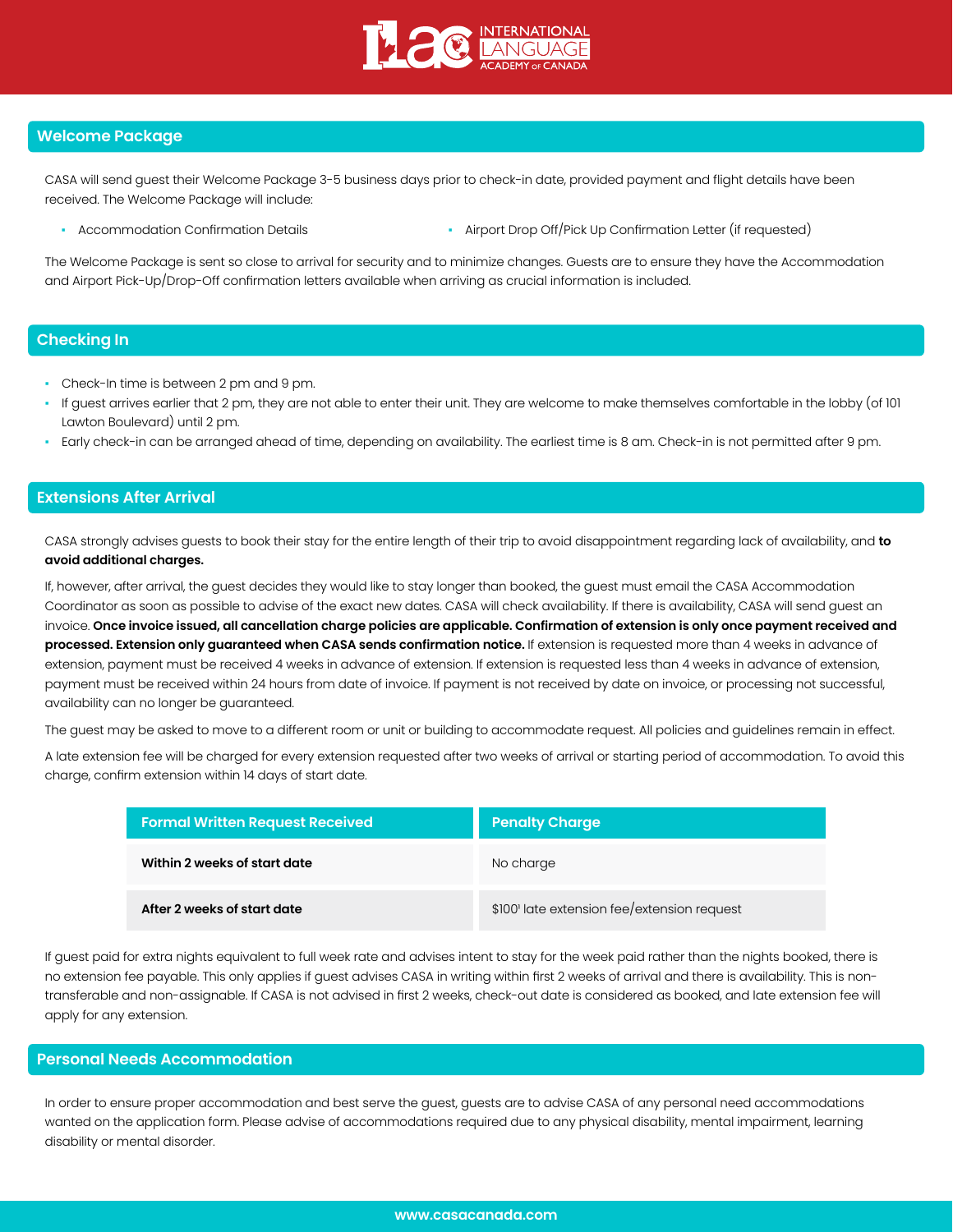

## **Cancelling All or Part of Stay After Arrival**

If guest's plans change and they need to leave earlier than booked for, guest needs to contact the CASA Accommodation Coordinator immediately via email and advise of decision, as penalties are determined based on the timing of notification.

| <b>Formal Written Request Received</b> | <b>Penalty Charge</b>                                                                  |  |
|----------------------------------------|----------------------------------------------------------------------------------------|--|
| 4 weeks or more notice                 | Registration fee and any additional service fees*                                      |  |
| Less than 4 weeks in advance notice    | Minimum 4 weeks accommodation and registration<br>fee and any additional service fees* |  |

*\* additional \$100¹ administration fee may apply if refund is necessary*

## **Checking Out**

Check-Out time is by 10 am. It is the guest's responsibility to:

- check out by 10 am at the latest
- leave unit clean and tidy
- take all personal belongings
- dispose of all garbage
- remove all food and drink from the cupboards and fridge, leaving nothing behind
- email the CASA Accommodation Coordinator to confirm checkout

### **Services Provided**

Rent includes:

- A furnished apartment, pillows, linens, blankets, wireless Internet (not to be used to download movies, online gaming or business purpose), hydro, utilities.
- Location is conveniently located within walking distance of public transportation.

The rent includes only the cost of your stay, additional facilities and services, such as laundry may be available at extra cost. CASA will not provide cleaning supplies (such as detergent or plastic bags) or any items of personal hygiene, such as shampoo, hand soap, toilet paper, which are each guest's responsibility.

### **Laundry**

Laundry machines are available for guest use at their own expense in the building. Guests are to provide their own laundry detergent and softener.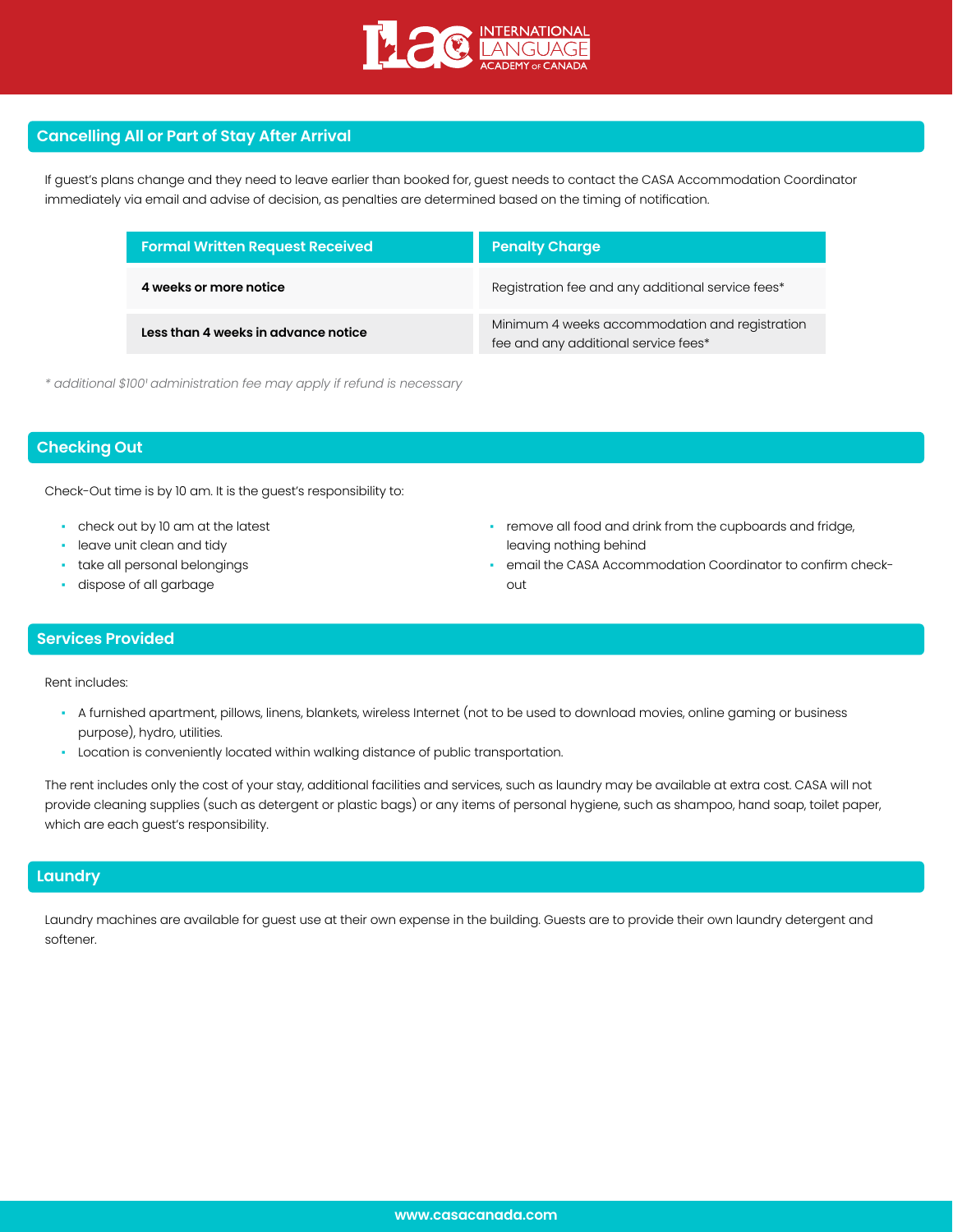

### **Temperature**

Cooling and Heating is provided in all units. Bedrooms are not equipped with an air conditioner. According to the by-laws of the City of Vancouver during the cooler seasons a minimum air temperature of 21°C must be maintained in all areas of the dwelling unit.

### **Moving**

CASA may request that guests change units for a variety of practical reasons (maintenance, logistics, availability, etc.) CASA will provide notice and make every effort to ensure guest comfort and security. If a guest requests a move to another unit, CASA will evaluate the situation according to availability and reasonable cause.

### **Storage**

Each apartment and bedrooms are similar, but may offer different storage layouts. All units have enough room for guests to store belongings if they are a light traveler. There are no safe-boxes in the apartments and each guest is responsible for storing their own personal valuables. Although the unit door has a lock, bedroom doors do not have a lock and bedrooms do not have safe-boxes. Unit doors should be kept locked.

CASA will not be held liable for any lost or stolen items and is not responsible for your belongings. Loss to alleged theft should be reported to police. If guests require better protection for some valuables, consider renting a safety deposit box at one of the many banks close by.

## **Visitors**

Visitors are allowed. They are the guest's responsibility, and visitors are expected to follow CASA guidelines and policies, as applicable. Parties are not permitted.

#### **Quiet Hours**

Quiet hours begin every evening at 10 pm, and end the following morning at 8 am. TV, music, voices and any noise must be kept very low during the quiet hours.

#### **Smoking**

**Smoking is NOT permitted anywhere inside** the units or anywhere in the building, including balconies, fire escapes, rooftop patios. Penalty fines for non-compliance will be applied without warning. This includes tobacco, cannabis and vaping.

Cannabis plants are not permitted in the units or anywhere in the building, including balconies, fire escapes, rooftop patios. Penalty fines for non-compliance will be applied without warning.

City of Vancouver by-law requires that individuals smoke at least 6 meters away from the entrance of any building in the city. Penalty fines for non-compliance will be applied as enforced by City of Vancouver and CASA.

## **Use of Drugs or Illegal Substances**

The use of drugs or illegal substances is forbidden on the premises; failure to follow this policy will result in immediate expulsion without refund.

#### **Violence and Harassment**

Fighting, bullying, teasing, acts of violence or aggression, harassment is not tolerated and will result in expulsion of the guests involved without refund.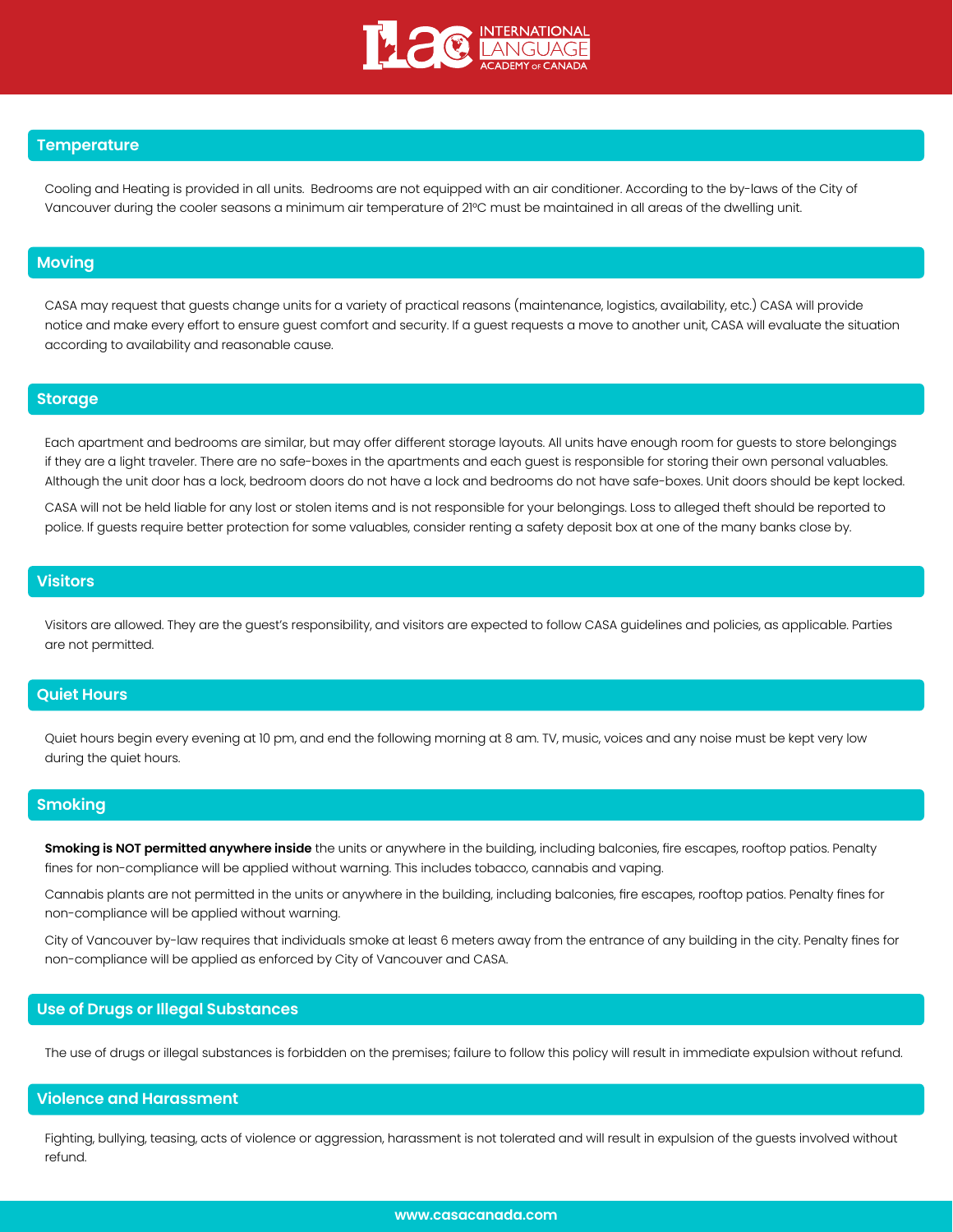

## **Damages**

All appliances and furniture are to be kept in their original condition. Guests are not allowed to remove, repair, paint or perform any other alteration of the unit. If a guest causes any damage to the premises, furniture or the appliances, they will be charged the cost of its repair or replacement. This cost will be deducted from your security deposit. If the costs are more expensive than the security deposit, CASA will issue an invoice to cover the damages.

### **Penalties / Removal**

In order to provide a safe, fair, respectful and comfortable stay for all guests, penalty fines are imposed for failure to comply with policies and guidelines. Failure to comply will result in discussion, verbal warnings, written warnings, penalty fines, and may even may result in you being asked to vacate the premises. Penalty fines range from \$50-\$200. Payments for penalties are due as received.

Guests can be evicted for failure to follow the guidelines. Violence, harassment, disorderly conduct, or any act causing danger or harm or potential harm to guests, property damage, use of illegal substances, unpaid bills, unwelcome visitors, are all grounds for immediate dismissal without refund.

#### **Additional Safety**

Guests are **NOT** permitted to:

- **•** Smoke anywhere in the building
- Leave the stove unattended
- Deep fry
- Place hot pans on any surface, other than the stove
- Leave on appliances after using them
- Light candles

Guests are to ensure they lock unit doors. Do not open the door if person not known. The door code must be kept private to ensure security.

#### **Medical Insurance**

Guests are strongly advised to obtain medical insurance that covers any medical expenses that may occur during their stay in Canada. CASA is NOT responsible for guest medical or emergency medical expenses. CASA does not assume any responsibility for any injuries you suffer, or death. Guests are to consider getting insurance that covers both health care and emergency medical.

#### **Important Miscellaneous**

- Once any invoice is issued by CASA, accommodation is reserved and all cancellation, extension and change of date penalties will apply.
- If guest moves to another unit, building, bedroom, service arranged by CASA, including due to extension, the guidelines and policies remain in effect.
- If applicable, the lobby key replacement cost is \$100 in the event it gets lost, stolen or broken.
- Age of majority for guests in Private Apartments is 18, unless accompanied by parent or guardians.
- CASA staff members can enter all premises of Suites at any time without prior notice.
- CASA is not responsible for nor held liable for visa delays, lost or stolen property or for personal injury or death.
- All prices quoted are in Canadian dollars.
- Depending on the credit card brand, guest may be charged and reimbursed in USD. Please check the exchange currency used by credit card.
- Policies and Guidelines and Price List and Frequently Asked Questions together contain required information. Most recent publication of any, supersedes.

#### **Footnotes**

<sup>1</sup> Please refer to Price List for current pricing

**Please sign and date, indicating you have fully read, understand, and agree to CASA Guidelines and Policies.**

**Signature: Date:**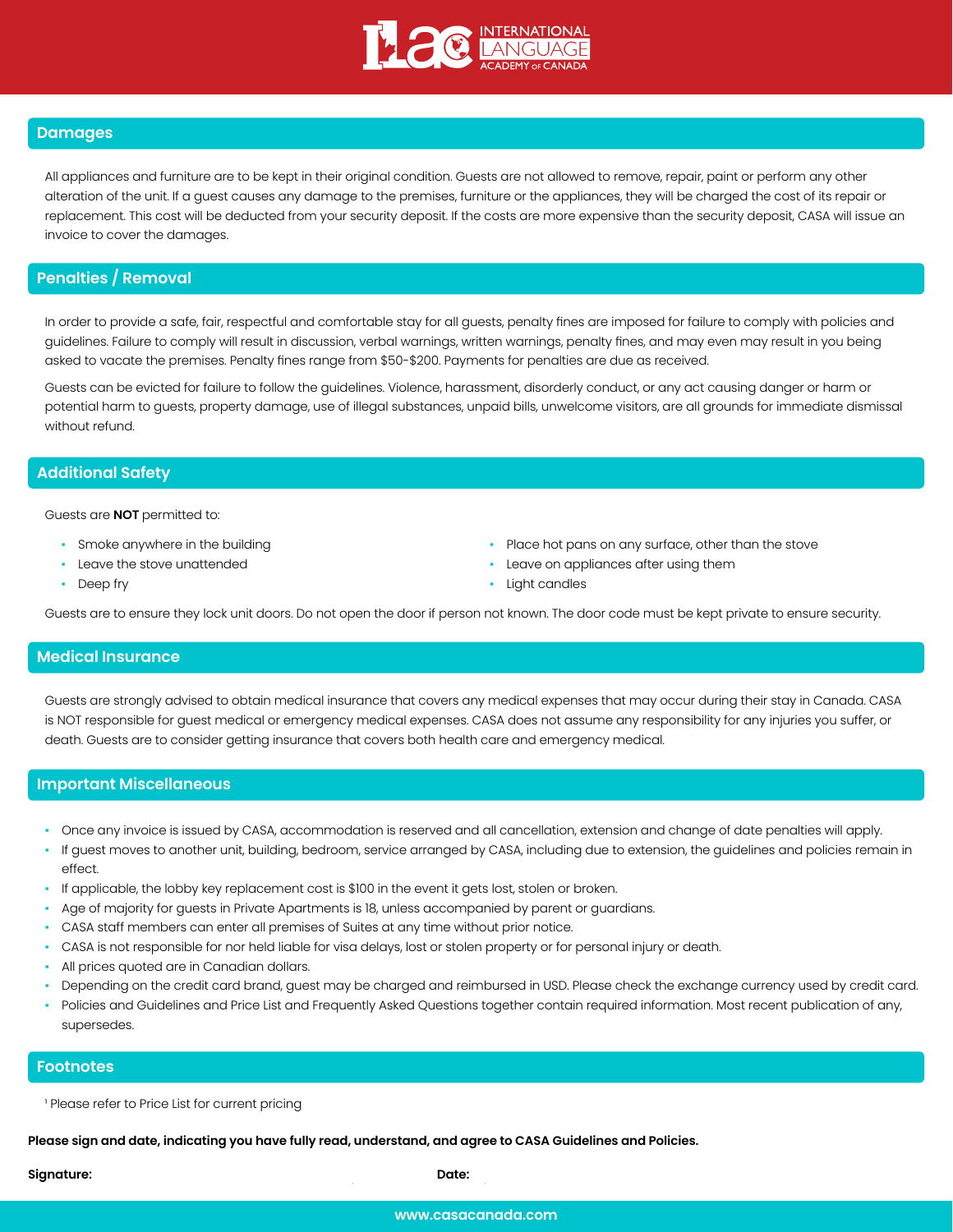| CASA - Private Apartments Vancouver - Casa@12 Application Form                                                                                                                                                                                    |                                                                                                                                                               |  |  |  |
|---------------------------------------------------------------------------------------------------------------------------------------------------------------------------------------------------------------------------------------------------|---------------------------------------------------------------------------------------------------------------------------------------------------------------|--|--|--|
| Agency:                                                                                                                                                                                                                                           | School:                                                                                                                                                       |  |  |  |
|                                                                                                                                                                                                                                                   |                                                                                                                                                               |  |  |  |
| > Student Information                                                                                                                                                                                                                             |                                                                                                                                                               |  |  |  |
| Main applicant first name:                                                                                                                                                                                                                        | Main applicant last name:                                                                                                                                     |  |  |  |
| Birthdate (dd/mm/yy):<br>Age:                                                                                                                                                                                                                     |                                                                                                                                                               |  |  |  |
|                                                                                                                                                                                                                                                   | Gender Identity:<br>Male<br>$\times$<br>Female                                                                                                                |  |  |  |
| Citizenship:<br>Main Phone Number:                                                                                                                                                                                                                | Email:                                                                                                                                                        |  |  |  |
| <b>Emergency Contact:</b>                                                                                                                                                                                                                         | Mobile:                                                                                                                                                       |  |  |  |
| Address:                                                                                                                                                                                                                                          | Emergency Phone Number:                                                                                                                                       |  |  |  |
|                                                                                                                                                                                                                                                   | Postal Code:                                                                                                                                                  |  |  |  |
| City:<br>State:                                                                                                                                                                                                                                   | Country:                                                                                                                                                      |  |  |  |
|                                                                                                                                                                                                                                                   |                                                                                                                                                               |  |  |  |
| > Accommodation Information                                                                                                                                                                                                                       |                                                                                                                                                               |  |  |  |
| End date (dd/mm/yy):<br>Start date (dd/mm/yy):                                                                                                                                                                                                    | Number of Weeks:                                                                                                                                              |  |  |  |
| Occupancy: (Please select one of the following)                                                                                                                                                                                                   |                                                                                                                                                               |  |  |  |
| Casa@12 Private Micro Apartment                                                                                                                                                                                                                   |                                                                                                                                                               |  |  |  |
| Will you have more than the max number of guests?<br>Yes                                                                                                                                                                                          | No<br>If yes, please specify the quantity:                                                                                                                    |  |  |  |
| Do you require any additional beds?<br><b>No</b><br>Yes                                                                                                                                                                                           | If yes, please specify the quantity:                                                                                                                          |  |  |  |
| Arrival date (dd/mm/yy):<br>Time:                                                                                                                                                                                                                 | Flight #:<br>Airline:                                                                                                                                         |  |  |  |
| Departure date (dd/mm/yy):<br>Time:                                                                                                                                                                                                               | Flight #:<br>Airline:                                                                                                                                         |  |  |  |
| Airport pick-up:<br>Yes<br>No                                                                                                                                                                                                                     | Airport Drop-off:<br>Yes<br>No                                                                                                                                |  |  |  |
| Parking required:<br>Yes<br>No<br>(Fee will apply)                                                                                                                                                                                                | *The rent already includes internet.<br>Dedicated Internet:<br>Yes<br>No<br>(Fee will apply)<br>Recommended just if you work<br>or use more than the average. |  |  |  |
|                                                                                                                                                                                                                                                   |                                                                                                                                                               |  |  |  |
| > General Information                                                                                                                                                                                                                             |                                                                                                                                                               |  |  |  |
| Do you require any personal need accommodations due to any physical disability,<br>No<br>Yes<br>mental impairment, learning disability, mental disorder, allergies or medical issue?<br>If yes, what personal need accommodations do you require? |                                                                                                                                                               |  |  |  |
| Do you have any allergies or take any medications or have any medical issues we<br>Yes<br>No<br>should be aware of in the event of a health emergency?<br>If yes, please specify.                                                                 |                                                                                                                                                               |  |  |  |
|                                                                                                                                                                                                                                                   |                                                                                                                                                               |  |  |  |
| > Signature                                                                                                                                                                                                                                       |                                                                                                                                                               |  |  |  |
| I confirm that I have read, understood, and agree with the Registration Package rules of CASA and the information<br>given on this form is true, complete and accurate.                                                                           |                                                                                                                                                               |  |  |  |
| Guest Signature:                                                                                                                                                                                                                                  | Date (dd/mm/yy):                                                                                                                                              |  |  |  |
| * (CT does not accept registrations if not signed by the student)                                                                                                                                                                                 |                                                                                                                                                               |  |  |  |
| Applicant's Full Name:                                                                                                                                                                                                                            |                                                                                                                                                               |  |  |  |